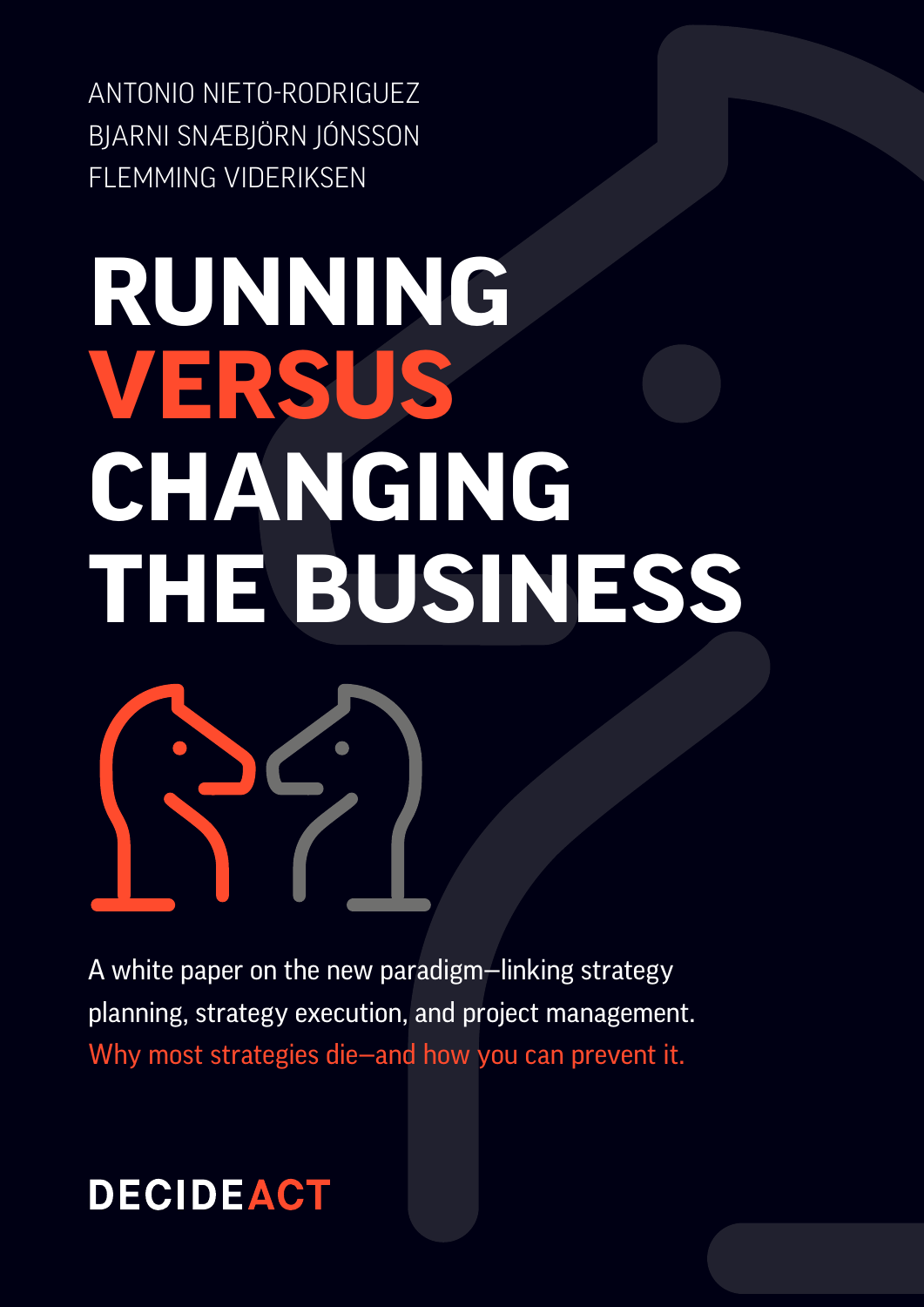# EXECUTIVE SUMMARY

Over the last 100 years, organizational evolution has involved significant changes, such as moving from an industrial economy to an information society and the mass use of the internet and PCs.

Although these changes have resulted in improvements to organizational operations, a significant gap exists between companies' strategic plans and the execution of those plans. The fact is that while companies are running more and more projects, they lack a basic understanding of how to link them with their overall strategy.

### RUN VERSUS CHANGE THE BUSINESS

This white paper describes a new paradigm: Run the Business versus Change the Business—the link between strategy planning, strategy execution, and project management. It also discusses why, despite the ways in which organizations have evolved, some of their fundamental aspects have not changed.

There seems to be a widespread failure to acknowledge that, as with any other business function, strategy requires an operational backend to monitor and follow up, just as financial and operational activities do. Otherwise matters do not stay on track.

Imagine your car's GPS providing you only information about the performance of your car and 500 meters' visibility on your route; the rest of your trip is a black box. That is how many leaders run their organizations.

No wonder there are numerous examples of corporate strategies devised at great cost, which then failed to be implemented. To the point of bring companies to bankruptcy. Some notorious cases are Nokia, Kodak, Toys R Us, and Blockbusters—but there are many others.

On a national scale, before the current coronavirus pandemic, Western governments had also spent

**11** Imagine your car's GPS providing you<br>only information about the performance only information about the performance of your car and 500 meters' visibility on your route; the rest of your trip is a black box. That is how many leaders run their organizations.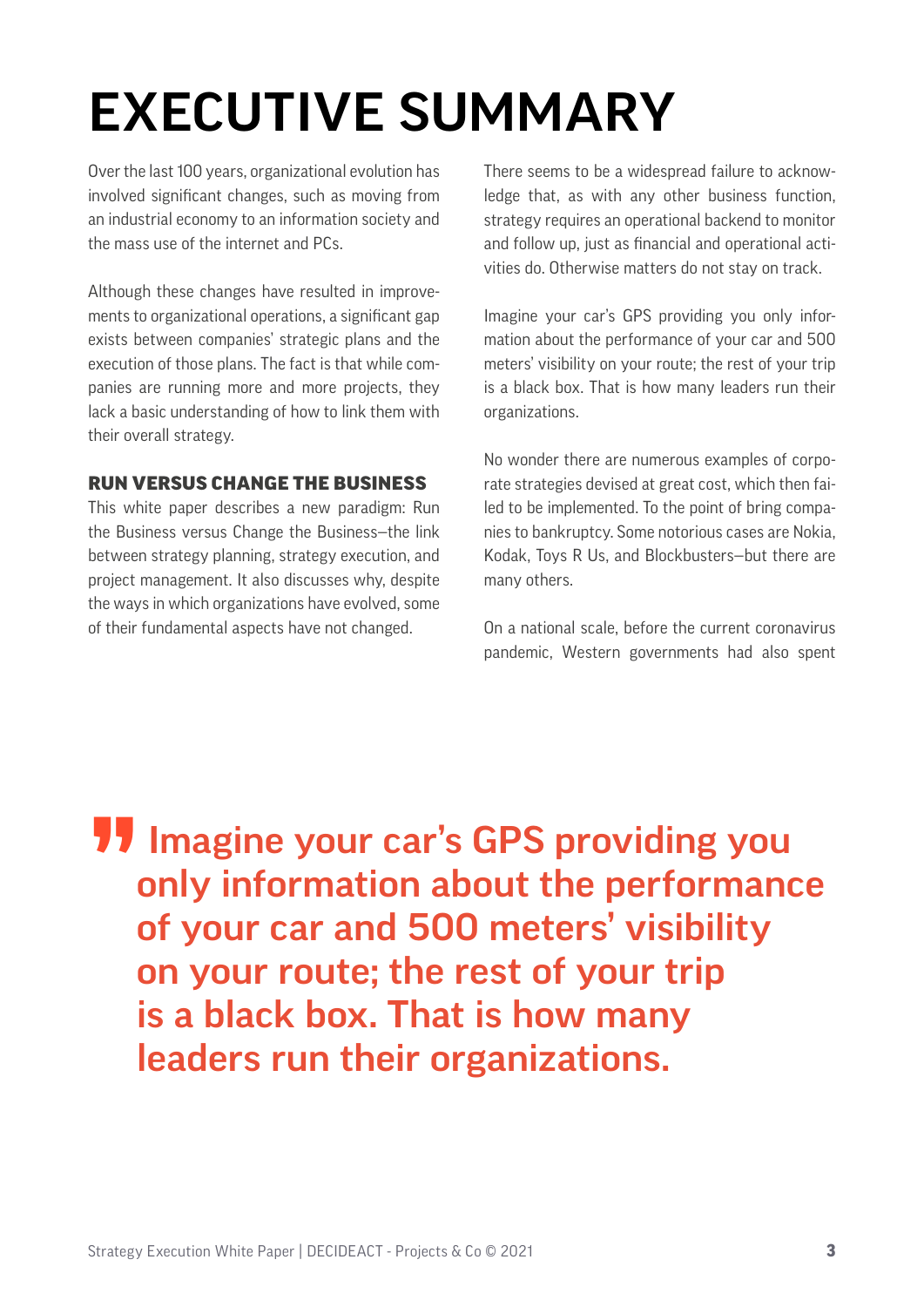substantial sums drawing up plans for a response to pandemic influenza. Yet with the Europe-wide rush to lockdown in March 2020, those pandemic plans which focused on "flattening the curve" rather than trying to suppress infections entirely—went out the window. Whether that was a sensible response to changing events, or a hurried move that replaced a

**11** The new norm is called Strategy Execution Management (SEM). SEM's digital solutions for monitoring and follow-up have proven the old methods to be insufficient.

strategy (policy) that, however imperfect, did have an exit strategy with a series of panicked short-term actions, remains to be seen. Much will depend on the success of vaccination rollouts.

### STRATEGY EXECUTION MATURITY **SURVEY**

These trends and challenges are reflected in our joint strategy execution maturity survey which aims to identify the best-performing organizations in strategy execution around the world, and what

are they doing differently to get ahead. The majority of the 400 respondents use finance KPIs to follow up on strategy execution. The most favored systems for strategy execution were in-house developed systems (175 companies), followed by CRM systems (118 companies). Popular ERP software like SAP, Oracle and others are distant followers, with SAP being used by 78 and Oracle by 39 organizations.

Three hundred and twelve of the respon-

dents do not use any data warehouse tool to consolidate data from their operations and strategy execution activities. Only 84 companies use some kind of data warehouse system for a consolidated view. Of those 84 companies, most use some kind of in-house developed system; there doesn't appear to be any single popular solution. Bottom line is that 78% of our respondents do not have any tool at all to monitor their strategy execution.

### REDUCE OR ELIMINATE JOB **DESCRIPTIONS**

Some means to keep strategy on track are structural. It is wise for businesses to establish strategic

> governance to oversee implementation in the same way the executive committee might oversee capital expenditure. Likewise, the position of Chief Strategy Execution Officer should be as standard as CFO or COO. As ever with staffing, choosing the right personalities and ensuring that the committee has sufficient power are crucial.

Lower down the corporate hierarchy, there is merit in reducing or eliminating job descriptions in pursuit of greater agility. This allows individuals to focus on outcomes (benefits) and not on processes.

But there is also a role here for technology.

#### SEM IS THE NEW NORM

The new norm is called Strategy Execution Management (SEM). SEM's digital solutions for monitoring and follow-up have proven the old methods to be insuffi-

There is an emerging market for<br>enterprise-wide governing of<br>strategy implementation. Digitaenterprise-wide governing of strategy implementation. Digita-<br>lization, with its requirements of increasing delivery speed and agility, is what is driving Strategy Execution Management (SEM).

#### Gartner (www.gartner.com)

cient. A simple interface shows progress toward certain defined goals and indicates where problems have occurred. As mentioned above, such platforms are now standard ways to manage many business processes from logistics to manufacturing—with much greater efficiency. The opportunity here is to modernize how the executive suite manages strategic performance.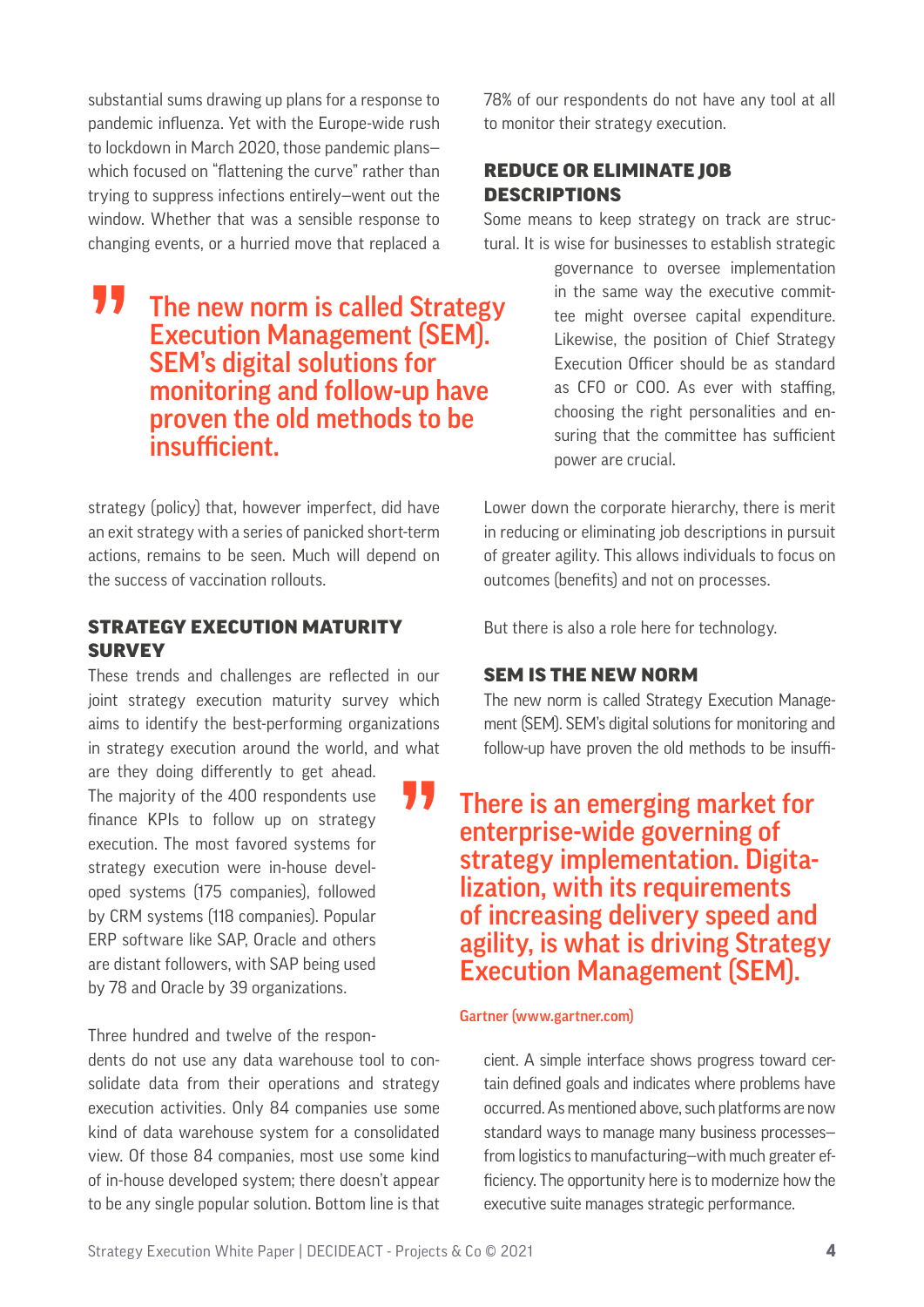Introducing new software tools takes time and effort; business leaders are understandably wary. But, given the level of sophistication firms use to manage manufacturing and logistical processes compared with their strategy implementation, it is time to bring the latter up to speed. It is time to retire the CEO's notebook for good.

#### **The following four steps, explained in detail later in this paper, are essential:**

- **Alignment and Agility**
- $\bullet$  **Governance**
- **Focus and Engagement**
- $\bullet$  Technology

There is more than one way to implement your strategy, but it is essential that you remain consistent: keep trying, and if necessary, fail fast, then reshape your plans. You need a structured approach to succeed, a very tangible plan, and instant and transparent follow-up.

Modern strategy implementation uses technology to align the whole organization around the most essential strategic priorities. Gartner (www.gartner. com) reports that "there is an emerging market for enterprise-wide governing of strategy implementation. Digitalization, with its requirements of increasing delivery speed and agility, is what is driving Strategy Execution Management (SEM)."

### REYKJAVIK ENERGY'S OVERALL STRATEGIC ALIGNMENT

Reykjavik Energy (OR) is the largest public utility company in Iceland. Owned by the City of Reykjavik (95%), two other municipalities own the remainder. OR serves more than 120,000 homes in Southwest Iceland with electricity, hot and cold water, broad-

### **TV** Bottom line is that 78% of our respondents do not have any t<br>at all to monitor their strategy respondents do not have any tool at all to monitor their strategy execution.

band, and sewage. It has used our digital SEM solution for five years.

A few years ago, the company was for legal reasons broken up into three daughter companies to separate the competitive business of electricity and broadband services from utilities (which operate under license and are a monopoly in their territories). As a municipality-owned company, the owners wished to maintain overall strategic alignment despite it being broken up into separate entities. The Chief Strategy Officer's role in securing alignment was crucial, as was the DecideAct digital SEM tool.

### **THE DECIDEACT AS SEVERT THE FUNCTION OF STATE SET ASSEMNATION CONTROVATE SETABLE SETABLE SETABLE SETABLE SETABLE SETABLE SETABLE SETABLE SETABLE SETABLE SETABLE SETABLE SETABLE SETABLE SETABLE SETABLE SETABLE SETABLE SETA** of strategic management dimension.

Gudrun Erla Jonsdottir, CSO of Reykjavik Energy,

Gudrun Erla Jonsdottir, CSO of Reykjavik Energy, stated clearly that "DecideAct has given the function of strategic management within Reykjavik Energy a new dimension."

### DIGITAL PLATFORM TO HELP YOU STAY ON COURSE

More speed and agility, a strong and aligned team with clear focus, and using technology to automate follow-up are all critical elements of success. To assist you in this, a digital platform will tell you exactly what is going on at any given moment in your strategy plan to help you stay on course.

Make no mistake about agility! Quick, sound decision-making and clear communication are achievable even during strategy execution. They only require

> some fundamental principles—principles we tend to forget in our day-to-day activities. It is not complicated, and we will guide you through it step by step.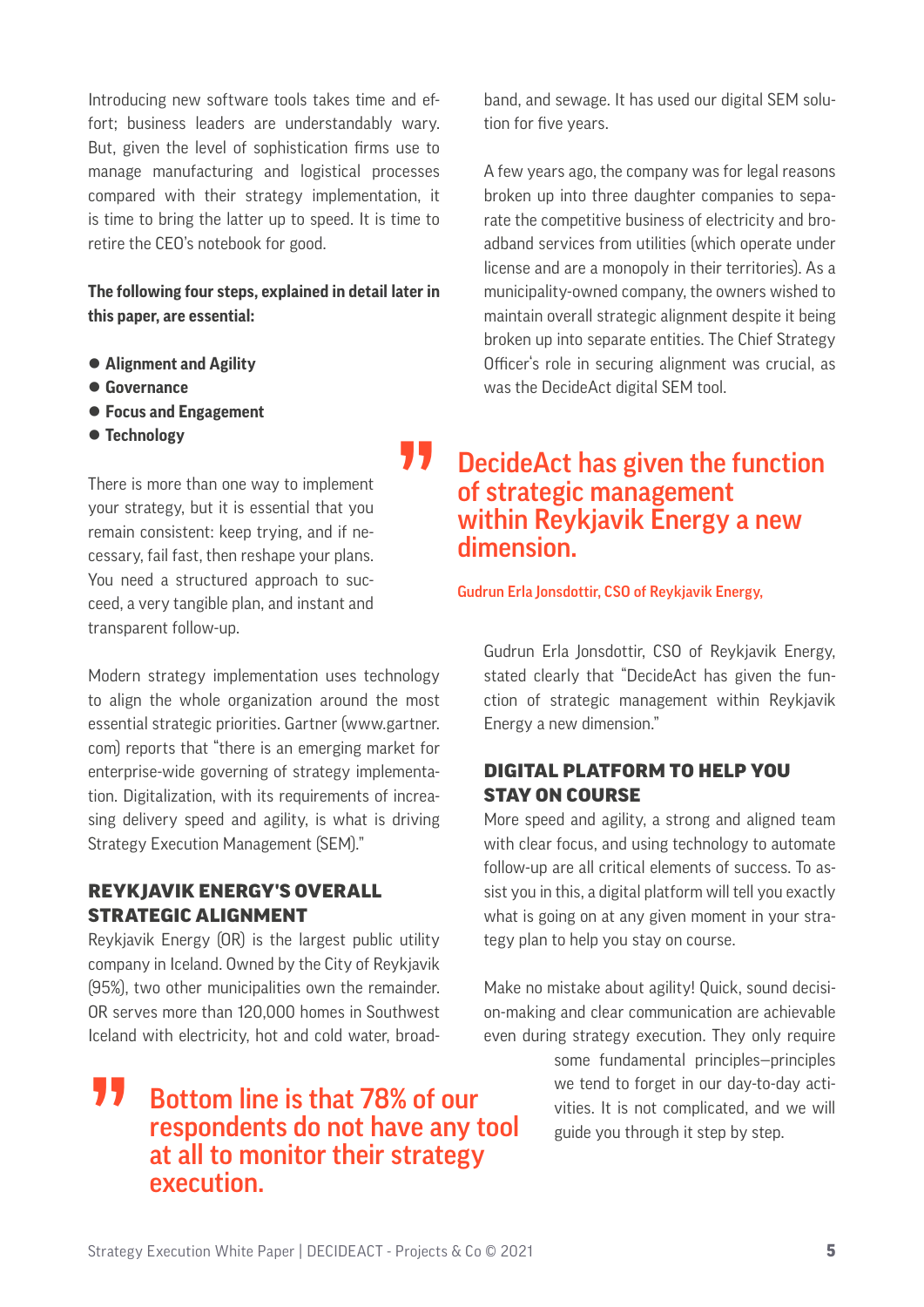# 1. STRATEGY EXECUTION IN A NEW WORLD DRIVEN BY CHANGE

### OPERATIONS: ACTIVITIES THAT RUN THE BUSINESS

The core element of most organizations is their operations—all activities involved in running the business. If an organization's revenues are derived primarily from its products, its fundamental activities are supply, design, production, distribution, marketing, and sales. This concept is reflected in Porter's Value Chain.

For the sake of simplicity, we divided run-the-business into four main components:

- z **Shareholders**
- $\bullet$  **Top management**
- $\bullet$  **Core activities**
- $\bullet$  **Supporting activities**

Growing the business and boosting its profitability depends heavily upon initiating and successfully completing projects.

### PROJECTS: INITIATIVES THAT CHANGE THE BUSINESS

The contrasting dimension to a company's run-the-business operations is its projects, which are defined as the activities that change the business.

Projects are restricted in terms of time and budget and are staffed with temporary team members. They need different types of resources. Project leaders must work to bring different views together, which requires diplomacy and negotiation skills. They also must be good at managing uncertainty, because large strategic projects are not predictable from one week to the next.



#### **A simple model illustrates a new way of looking at an organization's activities, helps explain the friction between operations and projects, and illustrates the challenge of balancing those two components in order to succeed with strategy execution.**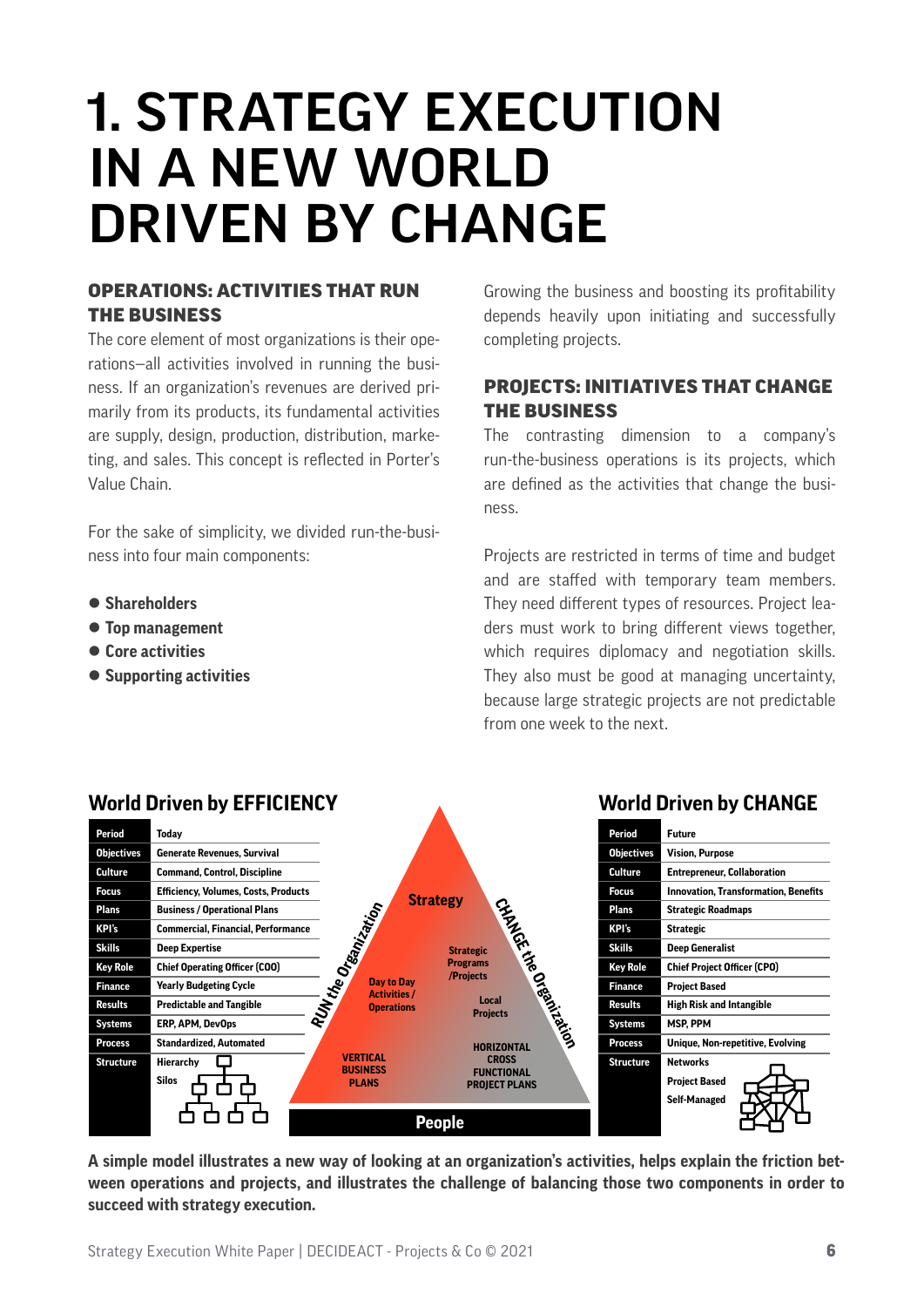### **77** The most strategic projects have a robust external focus, with a goal that is revenue and profitability growth-related. In contrast, the least strategic projects are internally focused, with a goal that often involves productivity improvements, either via cost reduction or increased asset performance.

After a project is completed, the operations side takes over. For example, consider a technology company that decides to develop a new digital tablet. The project's estimated cost is 15 million euros, with the expected revenues being on the order of 100 million euros. Once the tablet has been produced, the organization's operations side will take overwith the marketing team launching the product and the sales team selling the tablet and working to achieve the target revenues of 100 million euros.

### **GROWTH- VERSUS PRODUCTIVITY-RELATED PROJECTS**

The most strategic projects have a robust external focus, with a goal that is revenue and profitability growth-related. In contrast, the least strategic projects are internally focused, with a goal that often involves productivity improvements, either via cost reduction or increased asset performance.

When a company launches a new project, one of its main objectives must be to either increase growth or improve productivity and performance. The more strategic projects (growth-related) are usually sponsored by the business and corporate departments, while the less strategic (productivity-related) are launched by the support functions.

### SOME INFORMATION TO CONSIDER:

These four components must interact with each other; reaching harmony and having common objectives is essential for the business's stability and future development:

- $\bullet$  A business can be profitable if the cost of both core and support activities is less than the end customers' price for the business's products or services.
- The link between activities, including information flow and processes for performing activities, is crucial to an organization's success and profitability.
- $\bullet$  Most companies excel at one or two of their core activities, which differentiates them from the competition. These areas can also be referred to as value drivers or core competencies.
- Many companies do not perform all of their core activities–product design, component production, final assembly, and delivery to the end-user—by themselves. Some of these core activities are outsourced or involve the purchase of products from other companies. Some of the support activities can be outsourced as well (e.g., IT infrastructure maintenance).

Increasing a company's growth and profitability purely through operational changes is limited to a few strategic decisions:

- Raising the price of products or services
- Boosting sales by reducing prices
- $\bullet$  Boosting sales by producing more products or services
- Boosting sales by entering new markets
- Boosting sales by introducing new products or versions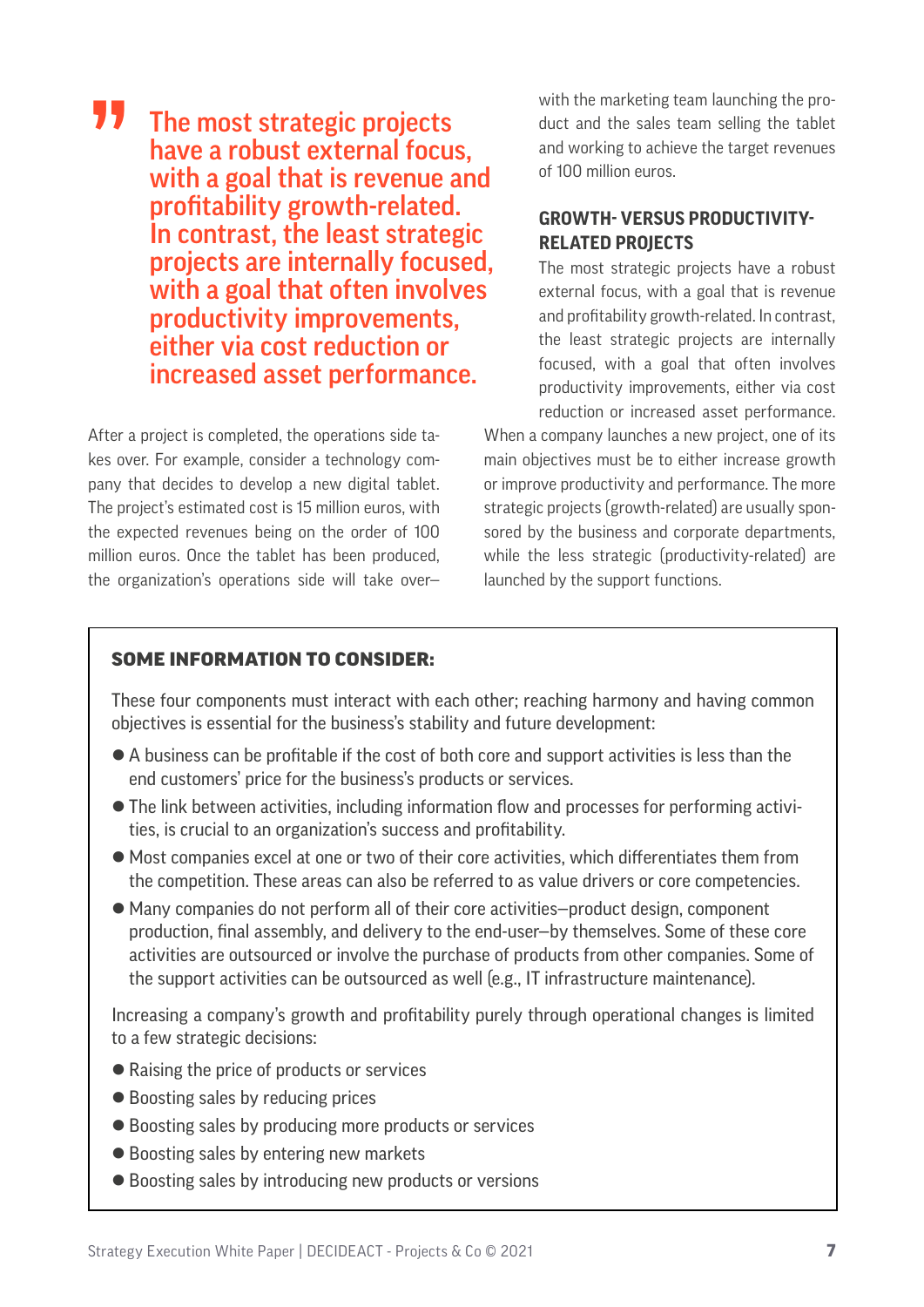CEOs and senior management prefer the more strategic initiatives because they produce the highest returns and the most significant benefits. However, such initiatives are usually costlier, riskier, and deliver benefits that require more time to harvest. And not to forget: to succeed, you´ll need to involve the majority of the organization and not just the project team.

Companies must also carry out mandatory projects, meaning that the changes or adaptations are required by either external regulation (like Basel III in the banking industry) or technical imperatives (upgrades to a new system because the previous one is no longer supported). Finally, companies must carry out smaller, maintenance projects required to keep operations running.

Besides current projects, a company must have a good pipeline of potential new ideas or investment opportunities. Management usually decides to invest in a few ideas, but it is also imperative to keep some in the pipeline. Monitoring and managing the ideas helps management react quickly to changes in the market, either in a defensive or proactive manner.

The least strategic projects of all,<br>maintenance projects, consume<br>as much as 10 to 20% of change-<br>the business resources. To sucid maintenance projects, consume as much as 10 to 20% of changethe-business resources. To avoid this significant expenditure and the possibility of running hundreds of small initiatives concurrently requires a clear policy on what constitutes a project.

### **11** Besides current projects, a company must have a good pipeline of potential new ideas or investment opportunities. Management usually decides to invest in a few ideas, but it is also imperative to keep some in the pipeline. Monitoring and managing the ideas helps management react quickly to changes in the market, either in a defensive or proactive manner.

the entire organization. They require not only a fully dedicated team, but also the participation of many staff members and top management. The same is true for expansions into new markets and new product development. On the other hand, productivity improvement projects often address one specific business area (e.g., HR's new payroll system).

The least strategic projects of all, maintenance projects, consume as much as 10 to 20% of change-the-business resources. To avoid this significant

> expenditure and the possibility of running hundreds of small initiatives concurrently requires a clear policy on what constitutes a project.

> Many business leaders have trouble prioritizing projects and canceling the unsuccessful ones. When there are too many highly strategic projects, the company will be stretched thin, there will be little time to think, and some people will become burned out. The consequence will be that most of the strategic initiatives will fail or not deliver the expected return. Too many projects with little or no priori-

tization result in wasted money and a low return on investment.

### HOW PROJECTS IMPACT AN ORGANIZATION

Most strategic projects (e.g., significant acquisitions) are highly complex undertakings that impact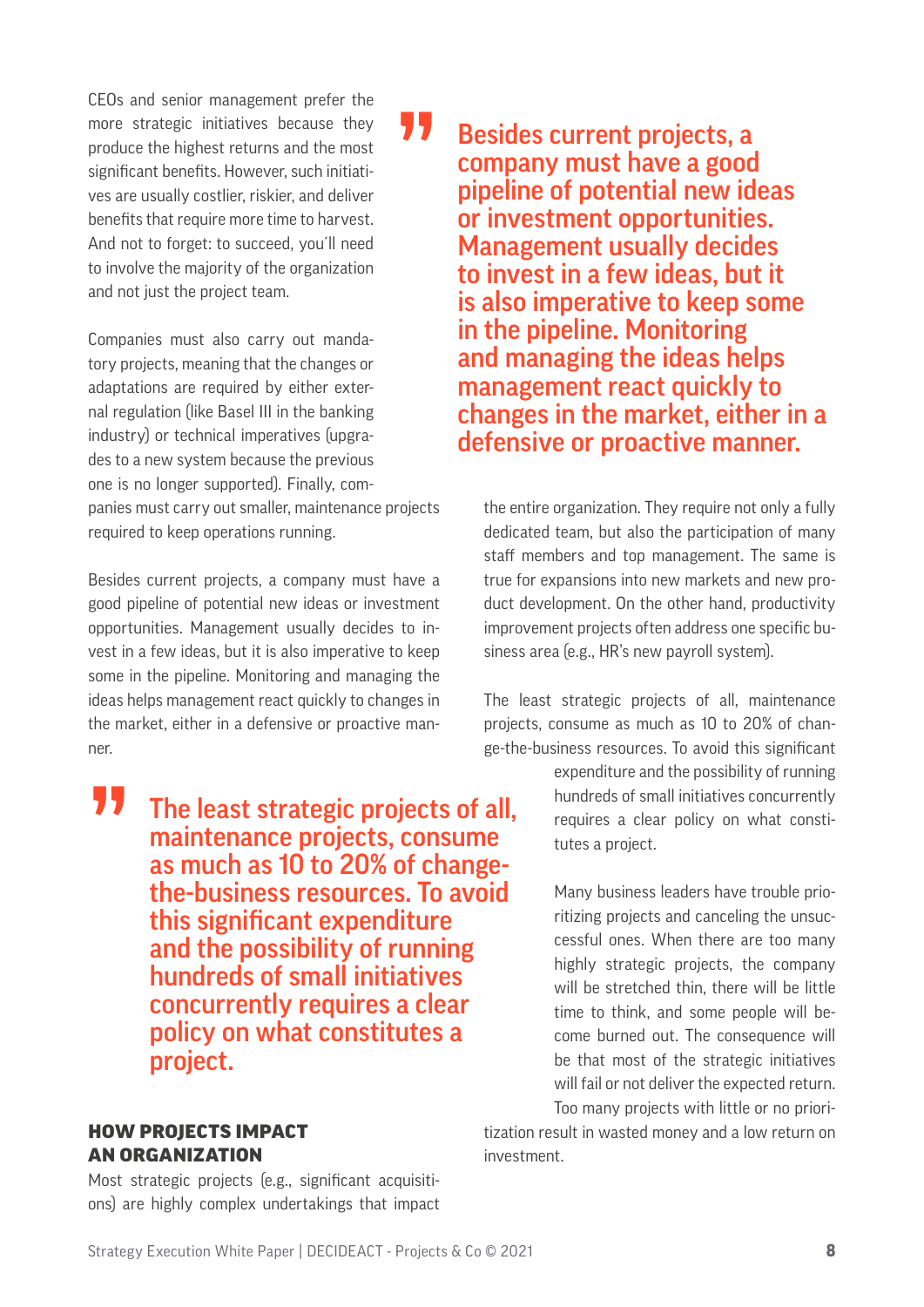### FINANCIAL AND STAFF RESOURCE ALLOCATION

Most companies do not have the financial or staff resources to invest in an unlimited number of initiatives. In principle, management is faced with the challenge of prioritizing new projects and choosing which ones to implement. We say "in principle" because, as will be discussed later, senior management is often unable to handle this challenge. During the past decade, many companies fell into the trap of implementing far more new projects than they could possibly handle. We believe that either:

- z **management is unaccustomed to saying "no" and accepts any idea that has a decent business case because it might be successful; or**
- **management is unaccustomed to saying "stop" and fails to cancel projects that are underperforming.**
- **11** An interesting dichotomy is that most of those businesses with cash do not know which strategic projects to invest in. In contrast, those businesses that want to invest in projects do not have the necessary funds. This is especially evident in the financial sector. The institutions and banks that failed had invested in high-risk strategic projects, and those that survived had not taken many risks.

However, increased competition and the recent economic crisis have changed this pattern. Management has been forced to be much more selective about their investments and their overall spending. They are now compelled to prioritize projects and cancel the unsuccessful ones.

### THE CHALLENGE OF FUNDING STRATEGIC PROJECTS

One of the main challenges facing top management is how to allocate the company's limited finances. A shortage of funds can be overcome by borrowing from banks, owners, or other investors. Some years ago, a company with an exciting idea, a solid business case, and a willingness to take the risk for that idea usually found funding.

For those companies that have managed to survive the pandemic crisis and come out stronger, this is an excellent time to invest in strategic projects such as acquisitions or new products. However, many of these cash-rich companies are precisely that because they did not risk making such investments. These companies are usually highly skilled at cost control/awareness—but at the expense of growing and strengthening their entrepreneurial skills.

> An interesting dichotomy is that most of those businesses with cash do not know which strategic projects to invest in. In contrast, those businesses that want to invest in projects do not have the necessary funds. This is especially evident in the financial sector. The institutions and banks that failed had invested in high-risk strategic projects, and those that survived had not taken many risks.

### STAFFING STRATEGIC PROJECTS

In our opinion, the other big issue is allocating limited staff resources. For example, a telecom company's staff is dedicated primarily to operational activities, both core and support. They are busy running

the business, leaving minimal personnel—possibly only five percent of the total workforce—fully dedicated to projects.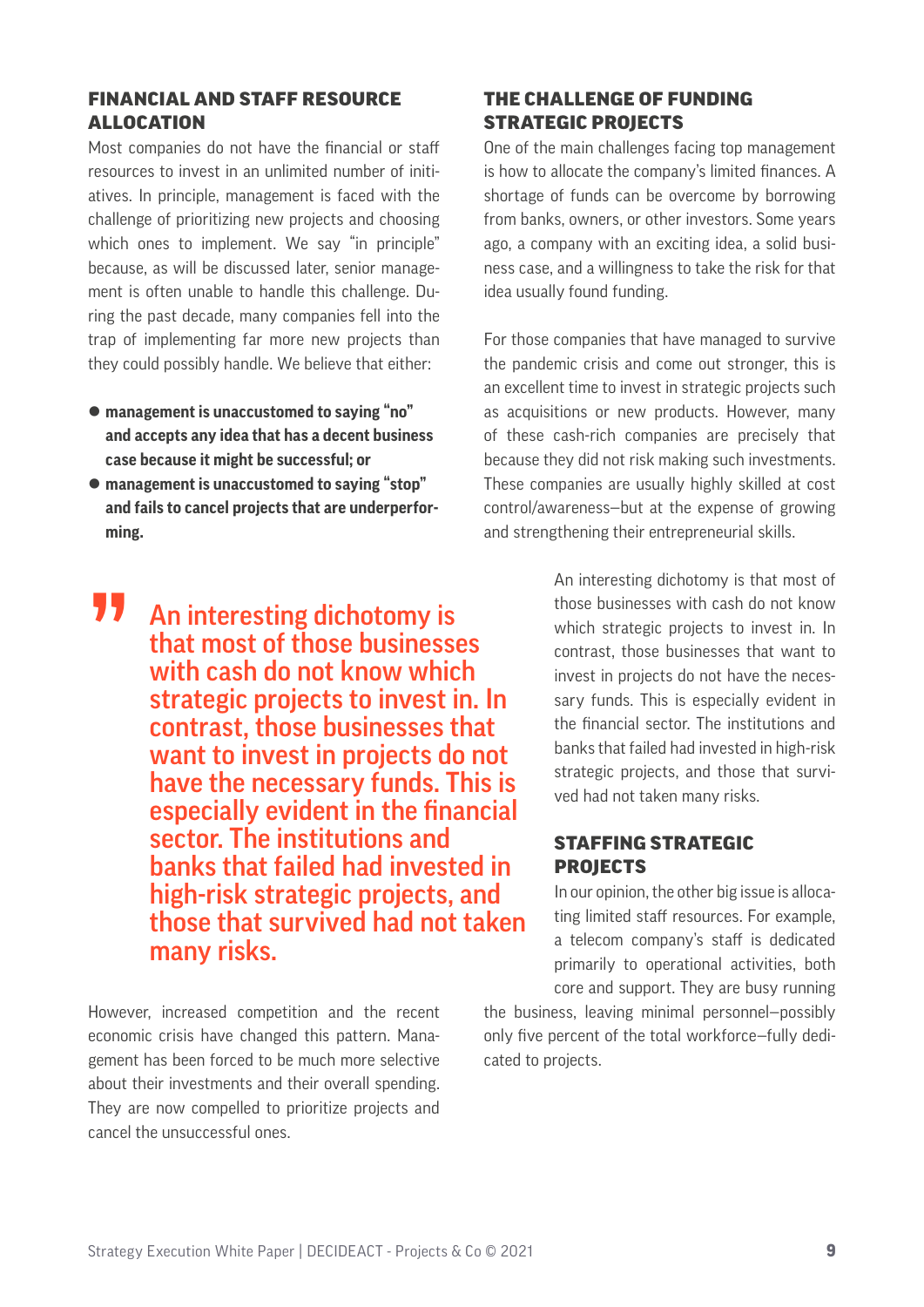### **A COMPANY HAS THREE WAYS TO ALLOCATE ITS ASSETS, STAFF RESOURCES, AND FINANCES:**

- **1) Run the Business/Operations:** Financial operations are critical to any business. Traditionally, almost all of a business's staff resources and finances have gone to running its core and supporting activities. As opposed to projects, investing money in operations is less risky and provides a much faster return. The short-term returns from operations are what keep the business alive.
- **2) Fund Projects/Initiatives:** Funding projects is less critical in the short term than is financing operations, and there are always more project ideas than financial and staff capacity. However, riskier projects are the only way a company can generate much higher returns and differentiate itself from the competition. If a company's strategy is to grow, improve, and be more efficient (which is the case for all profit-generating businesses), then projects are critical.
- **3) Return Dividends to Owners:** Listed companies usually distribute dividends once a year, and shareholders expect that. Companies with excess cash occasionally decide to return more money to the owners, but this is an exception.

In our joint research, over 50% of the companies surveyed committed less than 30% of their total employee and budget resources to objectives that underline changing the business.

More important, the number of operational staff working part-time on projects has increased every year. These employees must balance their dayto-day responsibilities with unpredictable project work. As we will explain later, this dual pressure has a significant impact on the project's success.

The big consulting firms have benefited enormously from companies without enough resources to carry out their project activity. These firms have resources readily available; they are experienced, and they can be dedicated full-time to projects. That is why so many companies prefer or are forced to use consultants to execute some of their strategic projects. The problem with this approach is that companies become dependent on consultants to do a significant part of their strategic work, and they often cannot keep the knowledge in-house.

Management often prefers to invest excess money in new strategic projects, believing that a successful outcome will lead to higher returns. This also impacts resources: too many initiatives (particularly strategic ones) create a lack of focus, which leads to strategy failure and sometimes even bankruptcy.

### **11** In our joint research, over 50% of the companies surveyed committed less than 30% of their total employee and budget resources to objectives that underline changing the business.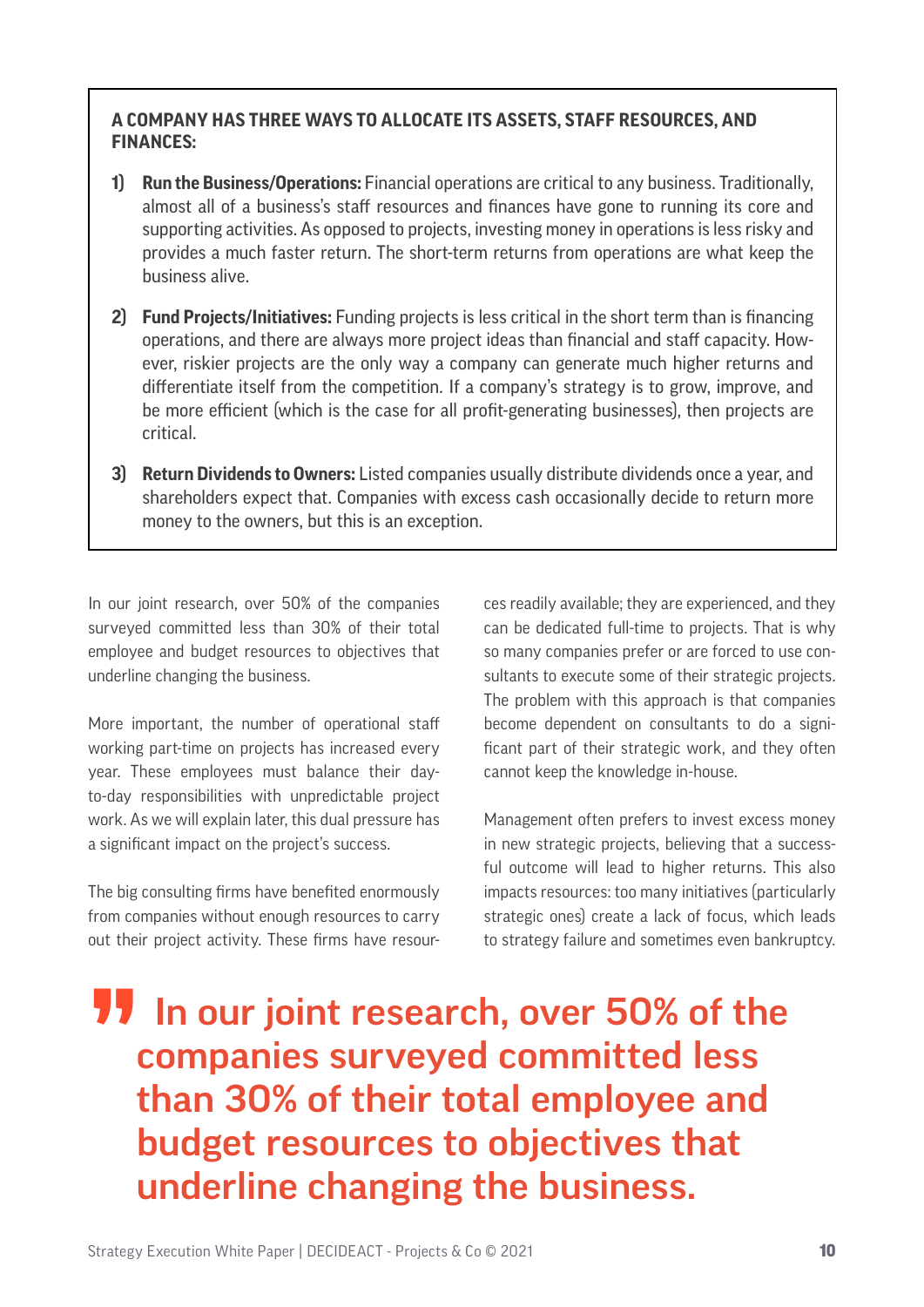## 2. WHY STRATEGY FAILURE IS INCREASING AND HOW IT CAN BE PREVENTED

To achieve strategic initiatives, organizations must reduce the amount of operational work they do to simply run the business and increase their projectrelated activities. This is necessary and inevitable in the ever-changing business world. Unfortunately, many organizations are unable to manage this shift and deliver these projects successfully—despite this being the basis for successful strategy execution.

While the impact of these projects on strategic initiatives cannot be underestimated, launching too many strategic projects concurrently leads to an increased rate of strategic failure. This is due, for the most part, to poor project management skills.

In our joint research, over half of the companies responding had implemented some kind of transformation initiative that resulted in partial or complete success in the following areas:

- **1. Major internal organization**
- **2. Breakthrough new product launch**
- **3. Major IT software implementation**
- **4. International expansion**

Size and revenue didn't appear to factor in either initiating transformation or its success/failure.

Our years of experience in helping leaders has uncovered the following four significant actions that traditional-functioning organizations must enforce if they are to avoid difficulties with executing their strategy:

- **A)Alignment and Agility: Align the structure to increase the organization's agility**
- **B) Governance: Introduce strategic governance to support the execution of the strategy**
- **C) Focus and Engagement: Improve company-wide focus: a sharp focus on the organization's purpose promotes employee engagement.**
- **D) Technology: Implement a strategy execution tool (see sections 3 & 4)**

### A) THE IMPORTANCE OF ALIGNMENT AND AGILITY

The alignment and the balance of an organization's structure, combined with the extent to which change-the-business activities are deemed necessary,

> determines the overall success of project performance—and in turn, strategy execution.

**11** Strategy execution is not about merely implementing change projects, although they are a vital part of strategy execution. Strategy execution is about advancing the whole organization while taking into account organizational interdependencies that can affect outcome.

It is important to note that strategy execution is not about merely implementing change projects, although they are a vital part of strategy execution. Strategy execution is about advancing the whole organization while taking into account organizational interdependencies that can affect outcome.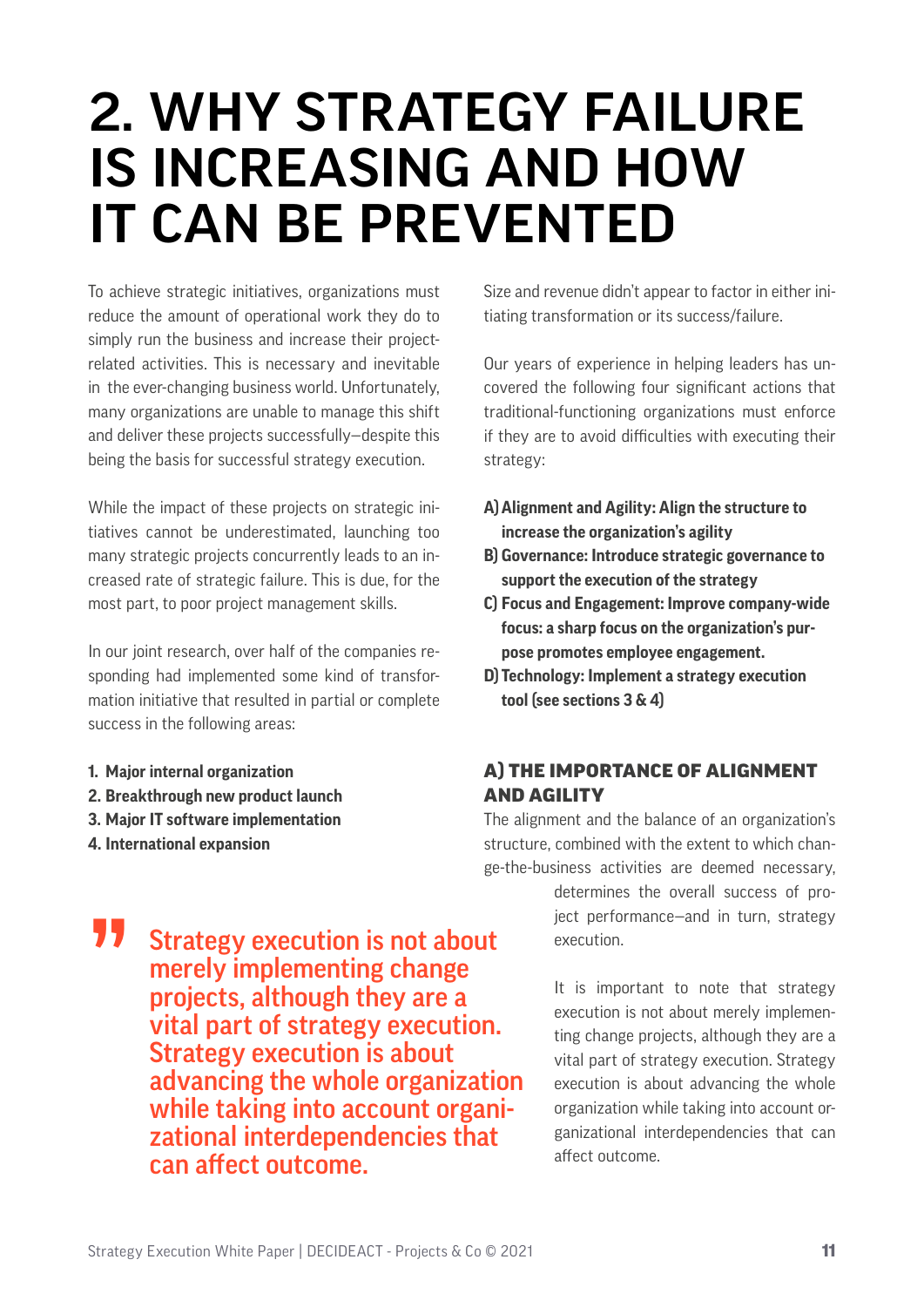### **11** Samkaup, the second largest retail chain in Iceland, implemented a digital tool for strategy implementation, which currently is deployed to align the 70 retail stores around common set of objectives.

In his book Strategy and Structure (1962), Alfred Chandler proposed that a company's chosen strategy should drive its structure. When management underestimates or ignores this principle, inefficiency and failure to adapt quickly to business drivers result in failed projects.

Until recently, departmental success was measured using key performance indicators tailored to each function. For example, a finance department's success was measured by closing the books and producing the financial statements on time. The HR department's success depended on low turnover or whether it had finished employee appraisals on time.

This approach creates internal competition and a silo mentality. Some department heads will operate within their tiny kingdoms and cooperate with other parts of the business complex. In many cases, one department's key performance indicators could be at odds with those of another.

On the opposite end of the spectrum, strategic projects—those chosen for their importance in achieving strategic goals—are almost always cross-departmental and require agility and quick decision-making. This means that a strategic project, such as expanding the business into another country, requires resources and input from a number of different departments. Facility experts find the location, lawyers handle the legal documents, HR experts recruit the people, salespeople develop a commercial plan, and so forth.

Due to these projects' size and critical nature, the contribution and cooperation of all these departments are needed if these projects are to succeed.

Cross-departmental projects drive agility but require that participating managers share power. Unfortunately, almost all the energy in a traditionally functioning organization still resides with the functional/department heads. Further, companies with an old-fashioned paradigm have

slower reaction times to market threats and opportunities. A flatter, more agile organizational structure promotes successful strategy implementation.

Having an overall strategic direction where managers and employees are working towards a common overall goal is crucial to enable prioritization of projects on one hand, and at the same time, prioritizing change and optimization throughout the organization to realize the benefits of such projects. Samkaup, the second largest retail chain in Iceland, implemented a digital tool for strategy implementation, which currently is deployed to align the 70 retail stores around common set of objectives. Omar Valdimarsson, CEO of the second largest retail chain in Iceland, stated: "The DecideAct strategy accountability system is a valuable tool to enhance strategic thinking and transparency throughout the company."

### B) THE IMPORTANCE OF GOVERNANCE

One significant reason why traditionally functioning organizations have difficulty supporting and following up on strategy execution is the absence of the right governing structure.

Once the Strategic Planning Department has consolidated the strategic plans for the next three to five years, it hands over the execution to other departments. However, as previously noted, departments in traditionally functioning organizations concentrate only on the portion of the strategy for which they are responsible. For example, Marketing will focus almost exclusively on its marketing plan. which in turn will be broken down into different initiatives, programs, and projects.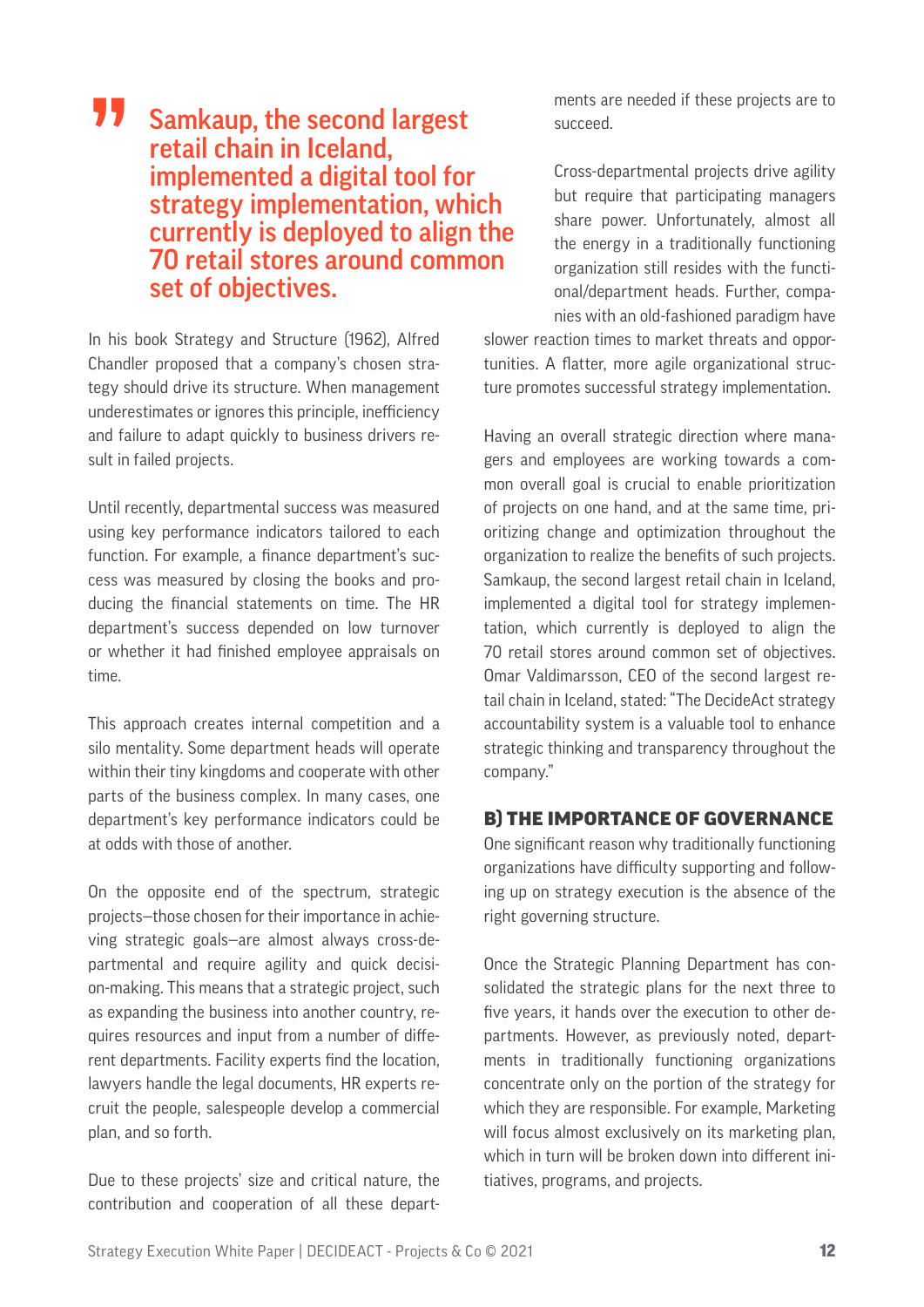The majority of respondents in our joint research (226 out of 400) do not have Strategy Departments. In most of these cases, the CEO's office follows up on strategy execution. The remaining 174 organizations that do have Strategy Departments use them for:

- **1. Defining/facilitating strategic plans**
- **2. Following up on strategy execution**
- **3. Defining/facilitating the vision and mission**

Today's governing structure needs a role and a department, which we call the Strategy Execution Office, to take responsibility for strategic, cross-departmental projects, as well as maintain a consolidated overview of the strategy execution progress. But most important, it must flag up when the strategy is not being correctly executed.

### C) THE IMPORTANCE OF FOCUS AND ENGAGEMENT

We have also identified a lack of focus, which often leads to decreasing employee engagement, as a serious hindrance to companies achieving their strategies.

Three main reasons for a company becoming unfocused are:

- **1. Top executives do not know their own organization's key strategic initiatives**
- **2. Being focused is complex and requires discipline**
- **3. Too many projects**

### 1. TOP EXECUTIVES DO NOT KNOW THEIR OWN ORGANIZATION'S KEY STRATEGIC INITIATIVES

We have facilitated more than 100 workshops with senior management teams in which we ask them to write down their company's top three initiatives; we then list their replies on a flip chart. Responses often include more than three initiatives—and sometimes only the managers' own initiatives. When we reveal the list, there is a moment of silence in the room and a certain level of embarrassment. The point of this exercise, we explain, is to show that if the firm's executives do not know the company's priorities and are unable to focus on what is critical, they cannot expect the same focus from their employees.



**It is essential that top-down governance drives bottom-up engagement, as illustrated in the chart.**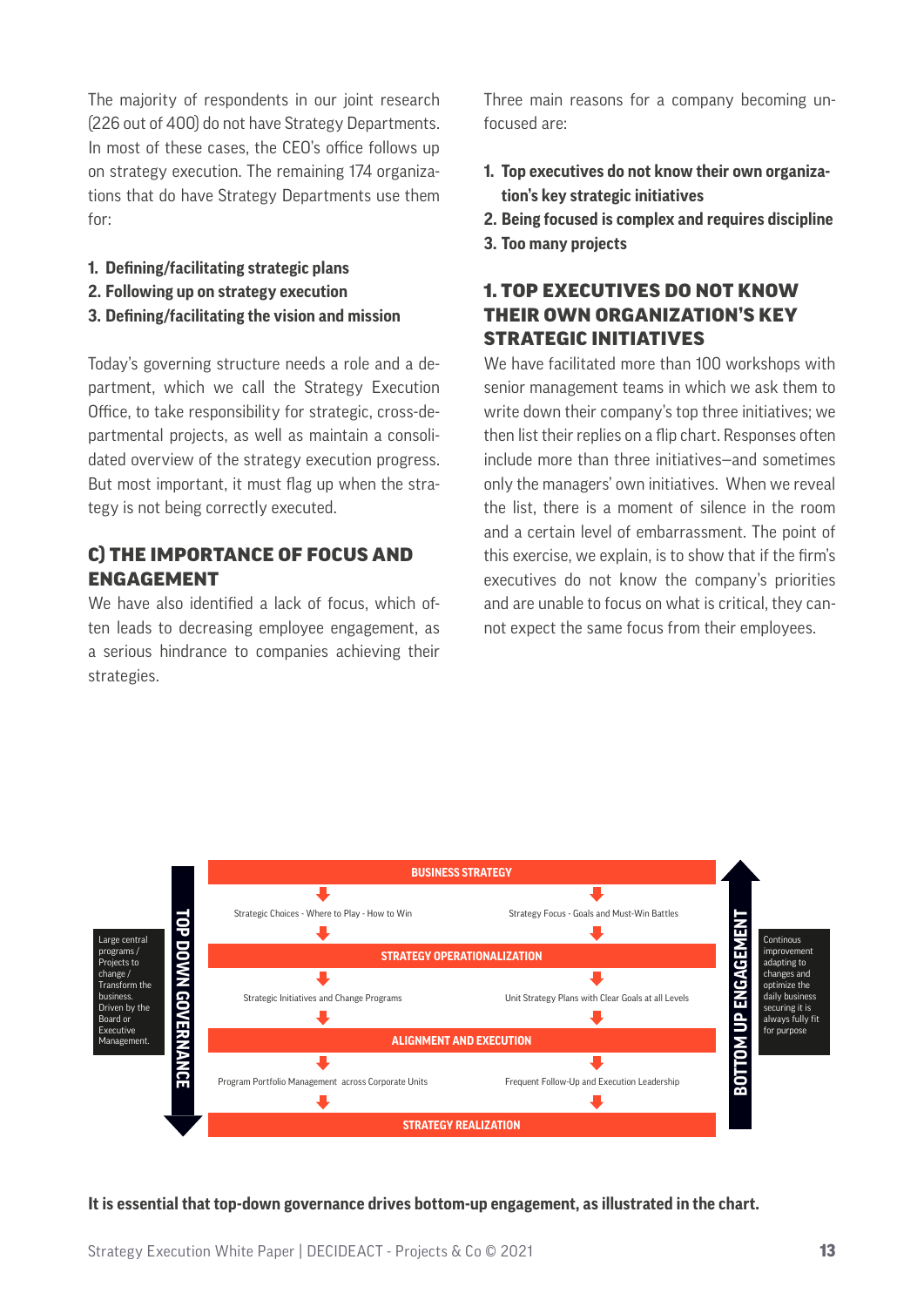This lack of focus can also be explained by the pressure on many CEOs to show results quickly. Consequently, they often invest in many initiatives, thinking that will increase their chances of success. But this reaveals a lack of understanding of what the real priorities are for the business.

### 2. BEING FOCUSED IS COMPLEX AND REQUIRES DISCIPLINE

Focus imposes order. It requires energy, work, and some pain—which people often try to avoid. A study by psychologists Matthew A. Killingsworth and Daniel T. Gilbert of Harvard University shows that human beings are, by nature, unfocused. According to their research, lack of focus leads often to unhappy individuals. At any point, an average of 50% of the population is not focused on what they are doing. In addition, 30 to 40% of employees' time in the workplace is spent tending to unplanned interruptions and then trying to regain mental focus—thereby lessening employee engagement. This was not the case 20 years ago, simply because the tools of interruption were not so plentiful.

If a company's top management is not focused, it significantly increases the likelihood that the rest of the organization is also unfocused. Lack of focus leads to errors, wasted time, miscommunication, misunderstanding, diminished productivity, lack of engagement and loss of income. When top management is highly focused, however, this is transmitted to the staff—and their engagement and increase in performance is enormous.

### 3. TOO MANY PROJECTS

Finishing projects is challenging, and most companies have trouble canceling underperforming projects. Consequently, the number of projects continues to rise, leading to a decrease in focus within the entire organization. One reason for the difficulty in ending a failing project is that its sponsor (usually a senior executive) feels that it will be seen as his or her failure.

The benefits of becoming a focused organization are massive—and the good news is that all of these issues can be overcome. One of the first things Steve Jobs did when he returned to Apple in 1997 was to cancel almost 300 projects. He was convinced that Apple was unfocused, and in order to survive, the company needed to become highly focused. Steve Jobs managed to transform Apple by making it a focused organization, and any executive can do the same.

**11** 30 to 40% of employees' time in<br>the workplace is spent tending to the workplace is spent tending to unplanned interruptions and then trying to regain mental focus—thereby lessening employee engagement.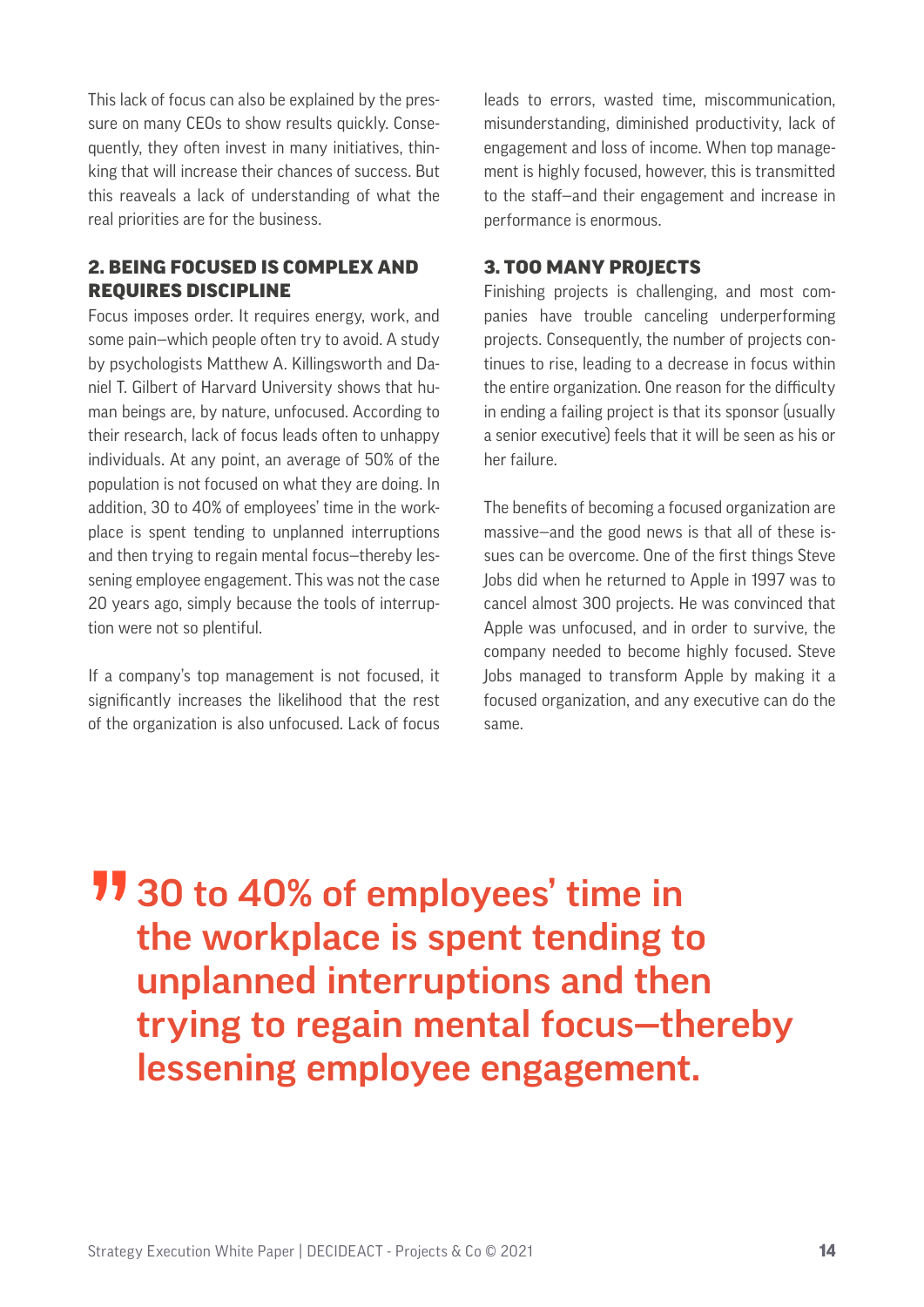# 3. PROJECT AND PORTFOLIO MANAGEMENT SOFTWARE

Organizations today use an amalgam of applications; each dimension requires specific applications to efficiently perform its role. Let's consider that strategy execution is the combination of the run and the change. We can conclude that companies today lack the software to plan and execute their strategies.

This is one reason why strategy execution is so tricky. Although many vendors claim to have produced a strategy execution tool, this is not the case. There is no single tool that can cover both sides of the business and consolidate information to allow management to follow up on their strategies' execution.

### PROJECT AND PORTFOLIO MANAGEMENT SOFTWARE

In the 1990s, companies' major IT investment was in ERP systems to improve and automate run-the-business activities (both core operations and supporting activities). At the beginning of the twenty-first century, this focus shifted to the internet and e-commerce. Lately, however, organizations have shown increased interest in specialized project and portfolio management software, confirming a slow movement toward project management as a tool to run their businesses and to execute their strategy. Soon there will likely be a new wave of company-wide software implementations to improve and automate change-the-business (project management and portfolio management) activities.

The full benefits of this move will likely require five to ten years to be realized. Until recently, most companies lacked integrated software to manage their hundreds of projects. The most advanced companies were using Microsoft Project, but often just to describe the project plan and its milestones. Individual projects were not connected; a consolidated view of the projects' portfolios required information from multiple systems, and up-to-date project information was impossible to obtain. And Microsoft Project required expert users; it was not particularly user-friendly.

### **11** The full benefits of this move will likely require five to ten years to be realized. Until recently, most companies lacked integrated software to manage their hundreds of projects.

Consider this actual situation: a bank with 540 concurrent strategic projects costing approximately €256 million and involving 4,780 out of 20,000 employees has no tool to monitor the projects' status, costs, or contributions to strategy execution. Given that the bank has no way of knowing how its portfolio of projects is doing, how can it make good project-related or investment decisions?

### A BLACK BOX SITUATION

Just a few years ago, many companies were unable to monitor their strategy execution because they lacked the tools to follow up on their projects and their change-the-business activities. Only with the rise of program management offices did some transparency enter this process, soon followed by a new wave of project portfolio management software.

Using a company-wide project portfolio management system is indispensable to managing the change-the-business dimension. Managing hundreds of projects, thousands of resources, and millions of euros without such tools as Excel, MS Project, and PowerPoint is unimaginable—but it still happens. Out of 400 respondents, 179 organizations still use Excel and PowerPoint, followed by 113 companies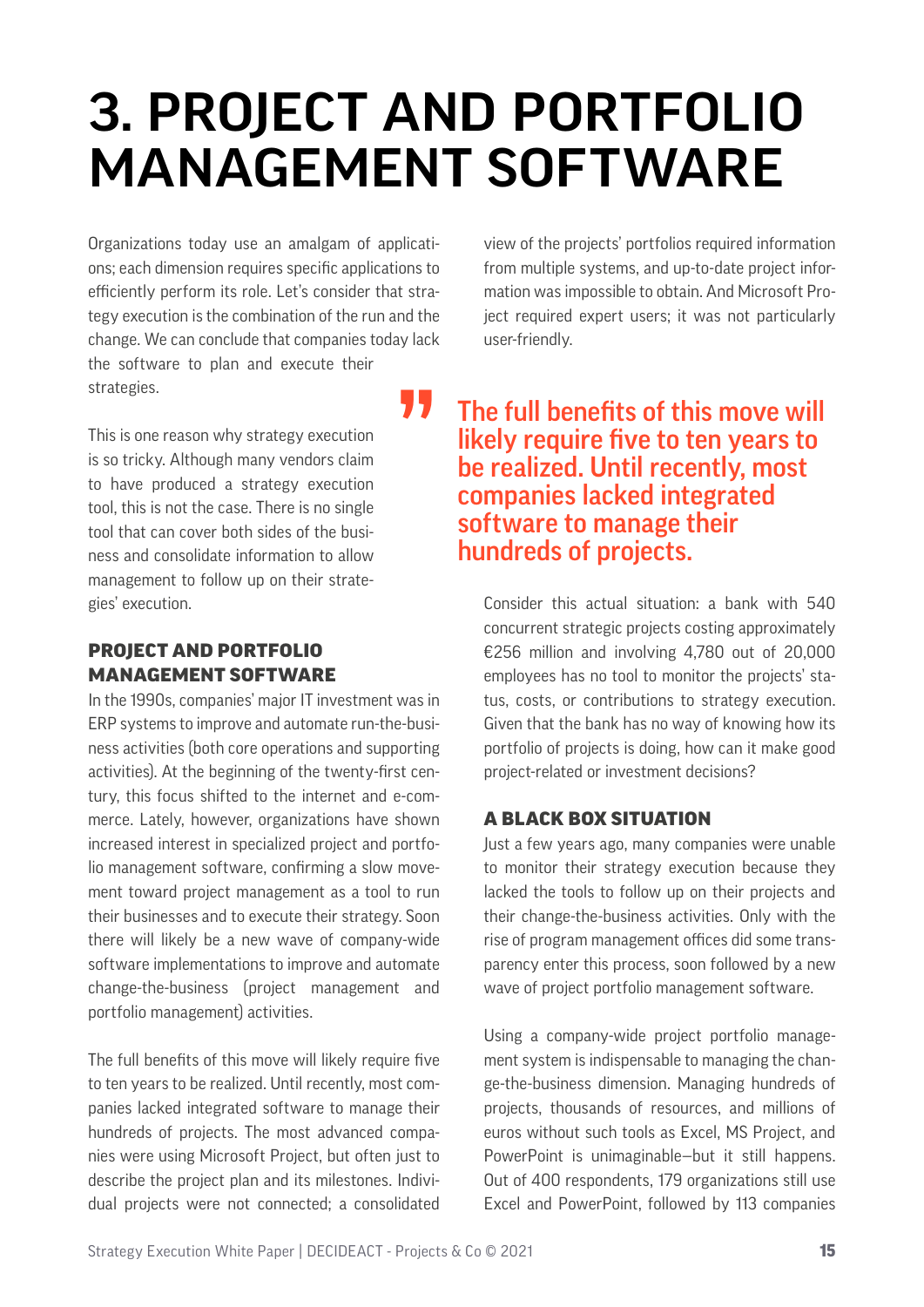using systems developed in-house. The most widely used PPM tool is that of Microsoft, with 50 companies using it.

Until recently, companies had no control over their change-the-business dimension and had little idea of either the total costs or the expected benefits. We call this a black hox situation.

### THE RISK OF CAPTURING ALL ELEMENTS IN ONE PPM TOOL

Over the past years, this situation has changed, accelerated by the financial crisis of 2008. Many companies have now turned to PPM processes and tools to:

- $\bullet$  **gain control of all projects and project-related activities**
- move from the black box to a transparent **environment, creating visibility and producing accurate data**
- $\bullet$  reduce costs by cutting spending on projects **and reducing project-related overhead through such measures as eliminating PMOs and investing in fewer initiatives**
- adapt to the current business environment's **volatility and survive economic crisis**
- $\bullet$  improve project execution and increase the **overall efficiency of the change-the-business dimension.**

### PPM TOOLS ARE DIFFICULT TO USE BECAUSE:

- The IT department (which drives the execution) creates a lack of buy-in and thus the tool is used by less than half of the organization. The business itself, preferably via a cross-departmental team, must sponsor and lead the PPM rollout.
- The very expensive PPM application becomes merely a time-tracking tool. Today, most PPM implementations begin by asking all employees in the change-the-business dimension to register their hours on timesheets. This approach, which is the worst we can imagine, creates enemies and resistance to using the PPM application. A PPM tool should be implemented using a top-down approach, focusing first on the organization's strategy, priorities, and current projects. Clarity at the top makes the tool's value more apparent, increasing buy-in.
- $\bullet$  Lack of mature processes and misaligned segments of the organization. Companies often decide to implement a PPM tool without first defining and rolling out the project, program, and portfolio management processes. Organizational changes and alignment have not yet taken place, so the PPM tool is implemented without a solid foundation and therefore does not stay in place for long.
- If the company begins by defining and implementing the change-the-business processes, the PPM implementation will be much easier. Users will welcome the tool, as it will make their work easier.
- PPM tools do not connect easily with run-the-business processes and data. Although marketed as all-in-one tools for both defining and executing strategy, they are not. As a result, run-the-business managers do not recognize their added value or support their use. Marketing of PPM tools should focus on their ability to automate project and portfolio management and not try to oversell their functionality. If change-the-business automation is done well, it makes a huge improvement in performance.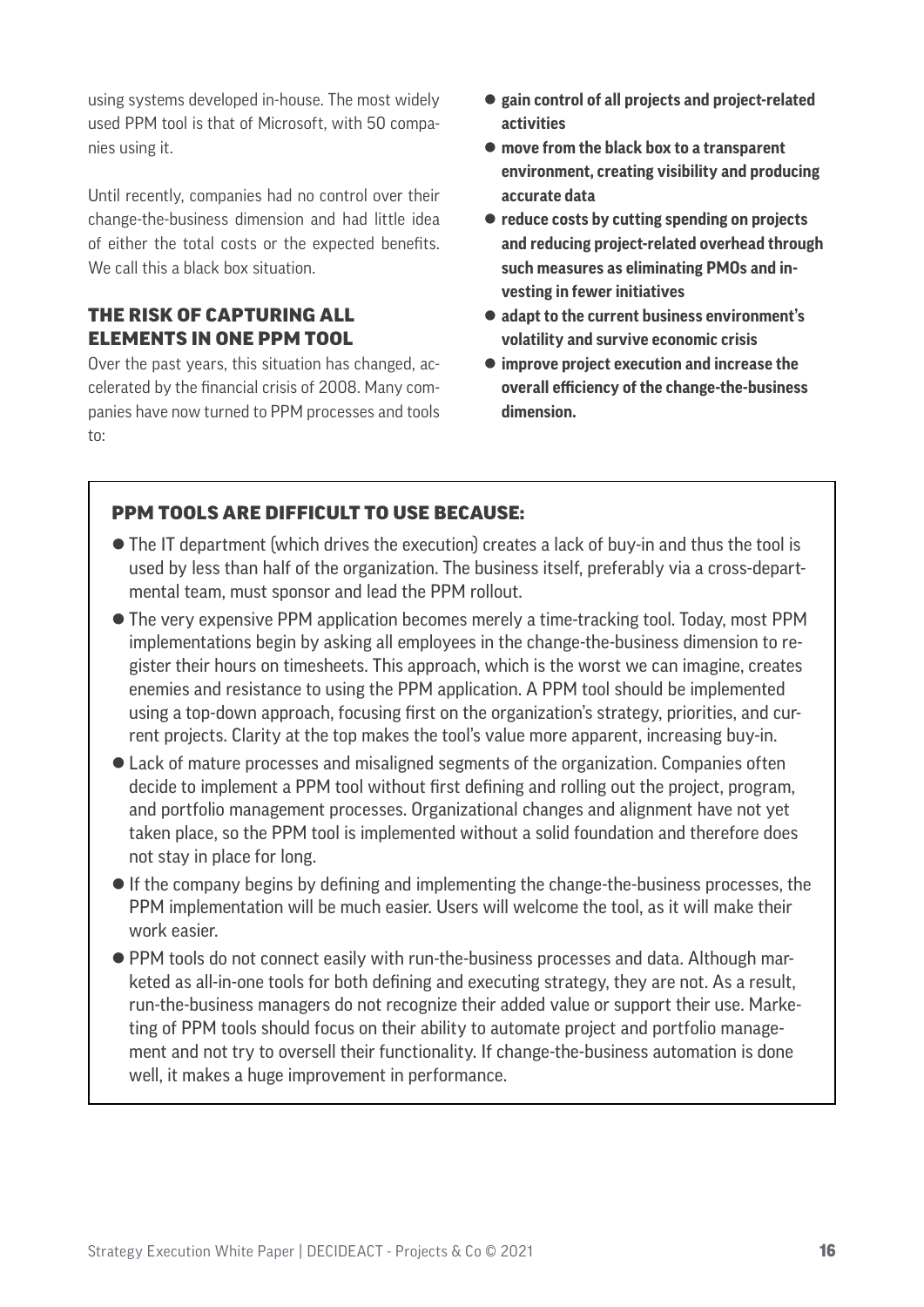Three hundred and twelve respondents to our survey do not use any data warehouse tool to consolidate their run- and change-the-businesses data. Only 84 companies use some kind of data warehouse system to get a consolidated view. Of those 84 companies, most use a system devel-

oped in-house; there doesn't appear to be a single popular solution.

Trying to capture all the change-the-business elements in one tool creates serious risk: rather than being fully dedicated to managing projects and the overall project portfolio, the tool is used mainly for time tracking and resource management or, even worse, for project accounting because the financial aspects become most important.

### **TV** Using a company-wide project<br>portfolio management system<br>indispensable to managing the portfolio management system is indispensable to managing the change-the-business dimension.

Many new PPM implementations have taken much longer than anticipated, been more costly than planned, and have not fully delivered the vendor-promised benefits. This is very similar to what happened two decades ago with the execution of ERPs.

Notwithstanding all these issues, every organization must implement a PPM tool to manage all its change-the-business and project activities sooner or later. There is no other way to get the transparency needed to manage this critical business function.

## **II Strategy Execution Management<br>is the new norm** is the new norm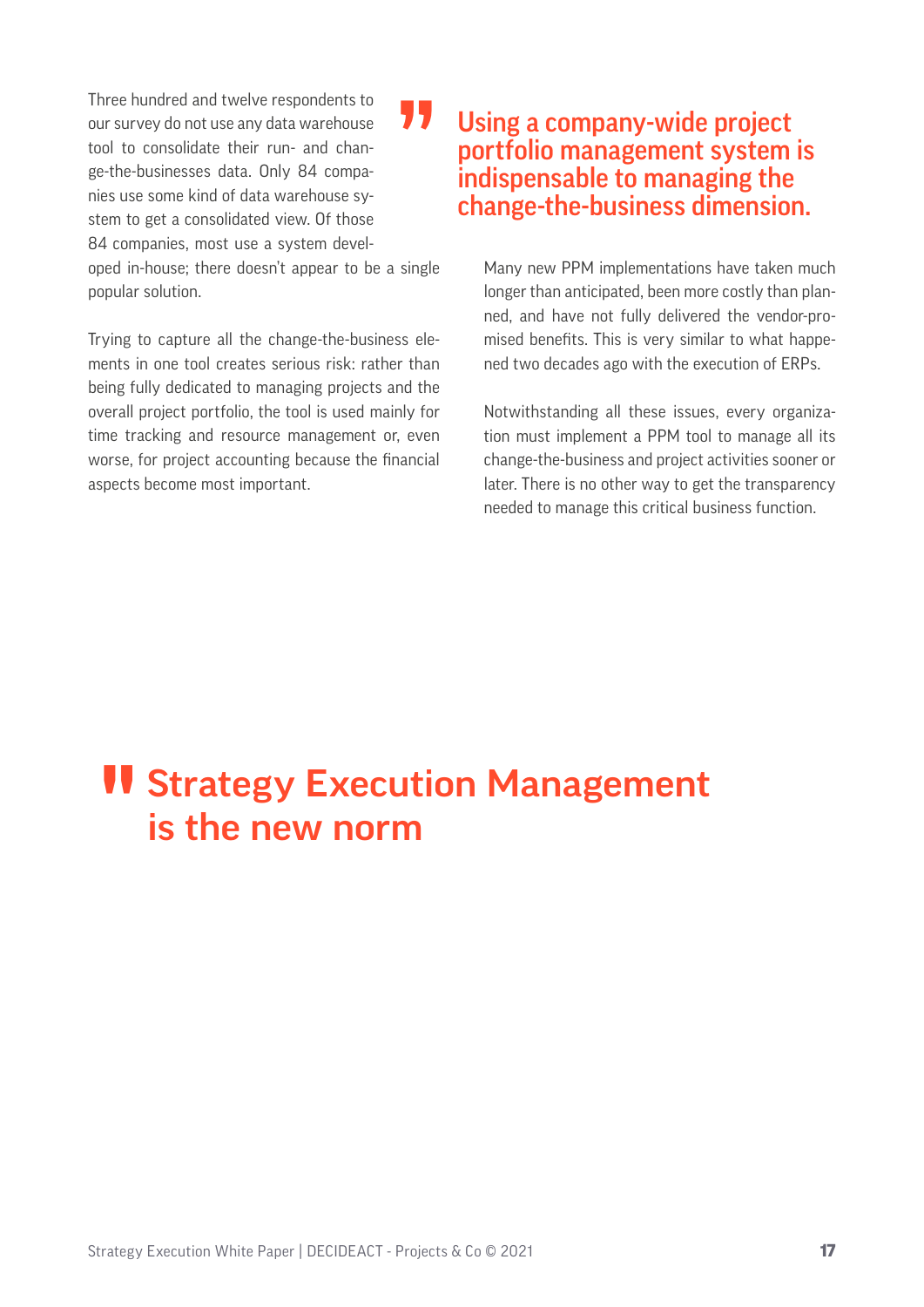# 4. A TRULY STRATEGY EXECUTION SOFTWARE

The strategy execution tool is being invented as we speak, with DecideAct as one of the pioneers.

Their solution involves building a strategy execution system based on a dynamic, enriched data warehouse with simulation capabilities. The data warehouse connects the run- and change-the-business systems, extracting only relevant data needed for management to build and follow up on the strategy. The tool also establishes controls on data quality, monitors accuracy and ensures that inaccurate data is corrected at the source.

These data sources are critical, since only a selection of relevant information is extracted for processing in the data warehouse. A large multinational can easily have thousands of pieces of business, operational, and project data, with definitions that can differ depending on the owner and the user. However, for purposes of creating a strategy execution system, we will look at just a selection. The selected data must be defined in a company-wide data model, using standard, agreed-upon definitions, and kept by a centralized entity (strategy execution office). As the data is extracted from the applications, the data's ownership and quality are maintained locally.

#### **CONCLUSION**

Strategy execution was in the spotlight when a pandemic created one of the biggest initiatives in history: COVID-19 vaccine development and distribution. The trillions promised for pandemic recovery must come from millions of projects requiring millions of strategy execution experts—and a software platform to facilitate it.

### **11** The strategy execution tool is<br>being invented as we speak, w being invented as we speak, with DecideAct as one of the pioneers.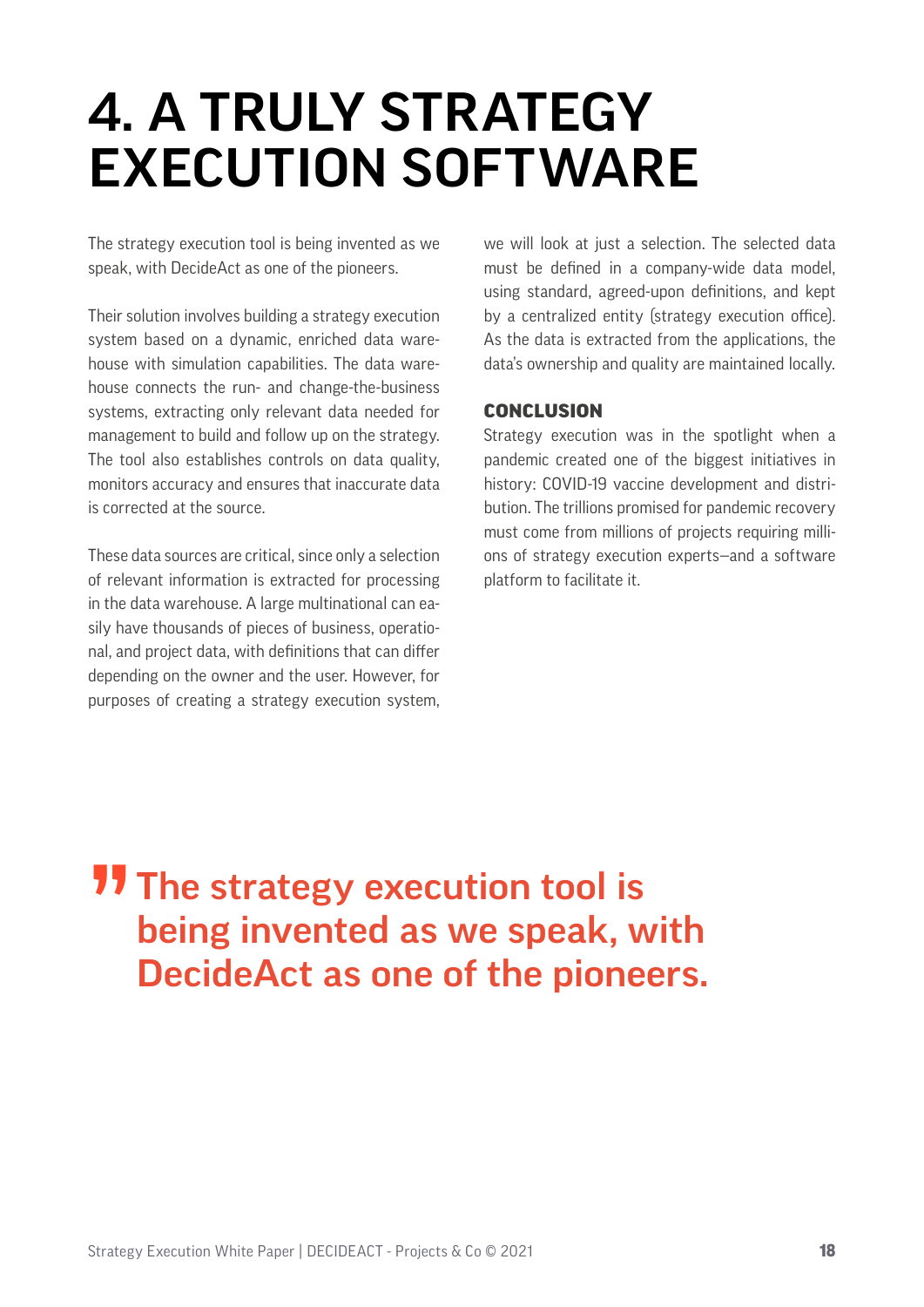### ABOUT DECIDEACT

DecideAct is a provider of SaaS software and solutions that move manual execution and follow-up of strategy to a cloud-based Strategy Execution Management platform. By rethinking the way strategy is executed, DecideAct has created a groundbreaking tool that is relevant to all companies and organizations, public or private, in all industries, geographies, functional roles and their mission critical priorities related to achieving strategic goals. DecideAct's vision is to modernize strategic leadership through technology. To find out more about us visit: www.decideact.net

### ABOUT PROJECTS & CO

Projects & Co is a global consulting company that accompanies organizations and leaders to successfully navigate this new era driven by constant disruption and change. Whether strategic or transformational, our unique approach provides custom made solutions that help you as a leader in clarifying your purpose, identifying your organization's priorities, and realizing your transformational ambitions. Our purpose is to help you become a successful and sustainable organization, appreciated by your employees, customers, shareholders and society at large. To find out more about us visit: www.projectsnco.com and www.antonionietorodriguez.com

### ABOUT ANTONIO NIETO-RODRIGUEZ

Antonio Nieto-Rodriguez, author of the [Harvard Business Review Project Management Handbook,](https://www.amazon.com/Harvard-Business-Project-Management-Handbook/dp/1647821266) the featured HBR article [The Project Economy Has Arrived](https://hbr.org/2021/11/the-project-economy-has-arrived?ab=seriesnav-spotlight), and four other books. Antonio is the creator of concepts such as the Project Economy and the Project Manifesto. His research and global impact in modern management have been recognized by Thinkers50. Fellow and Former Chairman of the Project Management Institute, he is the founder of [Projects&Co](https://projectsnco.com/) and co-founder of the [Strategy Imple](https://www.strategyimplementationinstitute.org/)[mentation Institute](https://www.strategyimplementationinstitute.org/), and he is a member of Marshall Goldsmith 100 coaches. You can follow Antonio through his [LinkedIn Newsletter - Lead Projects Successfully](https://www.linkedin.com/newsletters/lead-projects-successfully-6820596029113565184/) and website [https://antonionietorodri](https://antonionietorodriguez.com/)[guez.com](https://antonionietorodriguez.com/).

### ABOUT BJARNI SNÆBJÖRN JÓNSSON

CSO and Co-founder of DecideAct, Management consultant and social entrepreneur. Bjarni focuses primarily on large-scale human system change and evolution. Bjarni has a Cand Oecon degree from the University of Iceland, and an MBA from University of Michigan Ross School of Business and finished a doctoral thesis in June 2013 at the Adizes Graduate School in California. Together with Flemming Videriksen, he has spent the past ten years mapping how to create the optimal infrastructure for successful implementation of strategies.

### ABOUT FLEMMING VIDERIKSEN

CEO and Co-founder of DecideAct and Expert in Strategy Execution Management, Strategy Design and Implementation and Cultural Change in organizations. For more than 25 years, Flemming has been a strategic and trusted advisor and executive coach for top leaders in businesses and organizations worldwide. Over that period, he has been working together with Bjarni Snæbjörn Jónsson with international organizations in strategic development and implementation. They have also written many excellent works on organizational leadership.